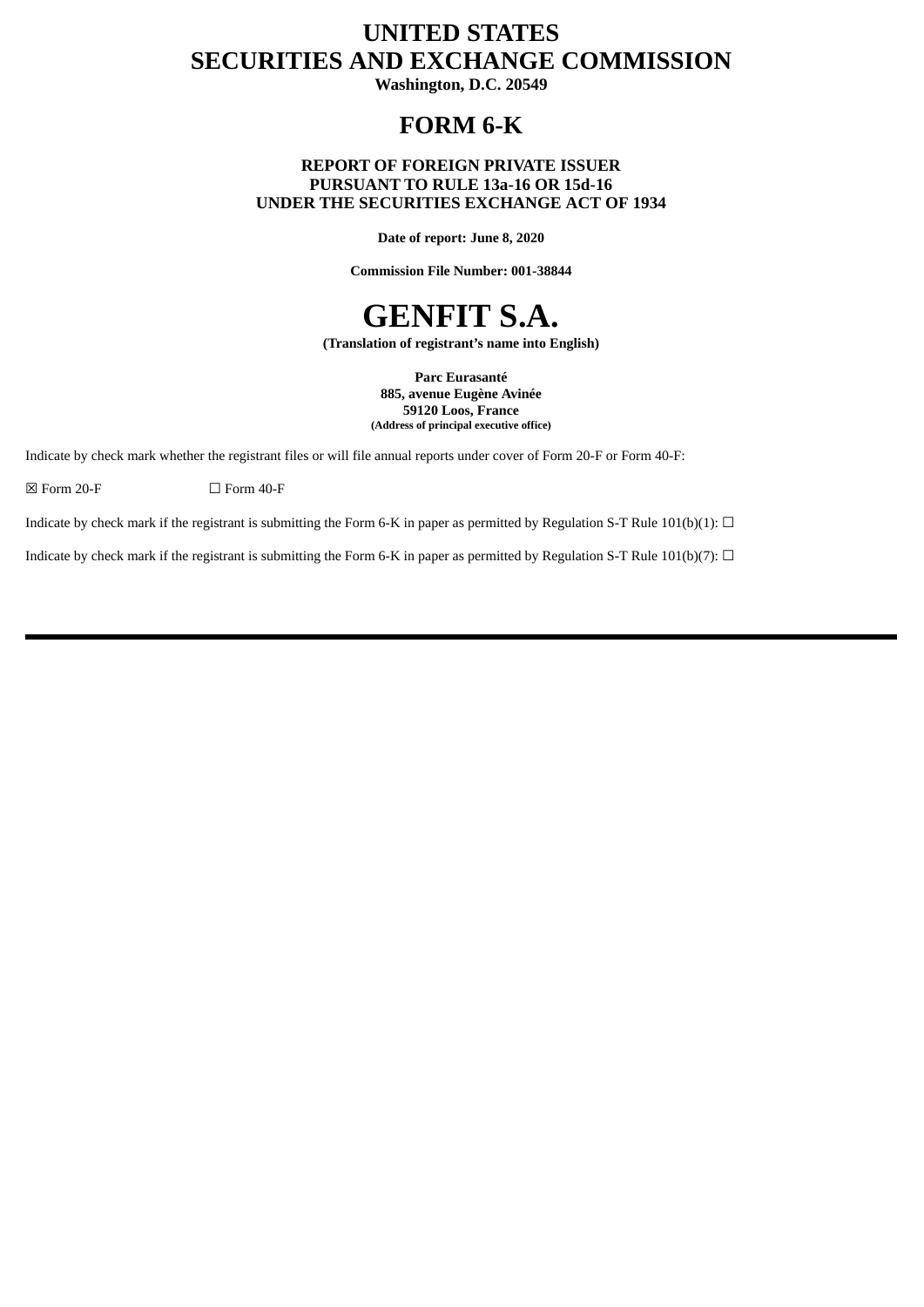### **Exhibit Description**

[99.1](#page-3-0) Press [Release](#page-3-0) dated June 8, 2020.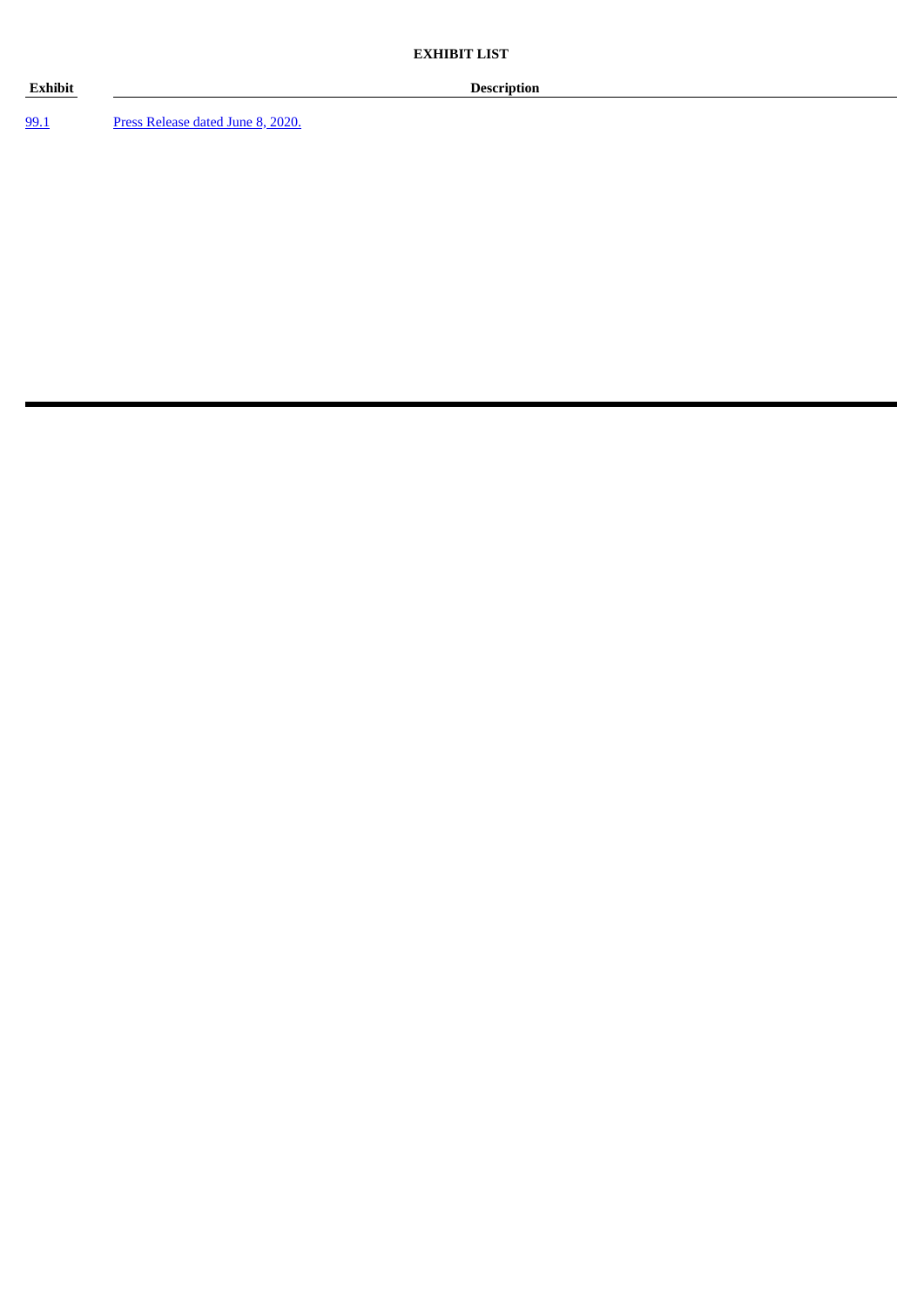### **SIGNATURES**

Pursuant to the requirements of the Securities Exchange Act of 1934, the registrant has duly caused this report to be signed on its behalf by the undersigned, thereunto duly authorized.

### **GENFIT S.A.**

Date: June 8, 2020 **By:** *S/* Pascal PRIGENT

Name: Pascal PRIGENT Title: Chief Executive Officer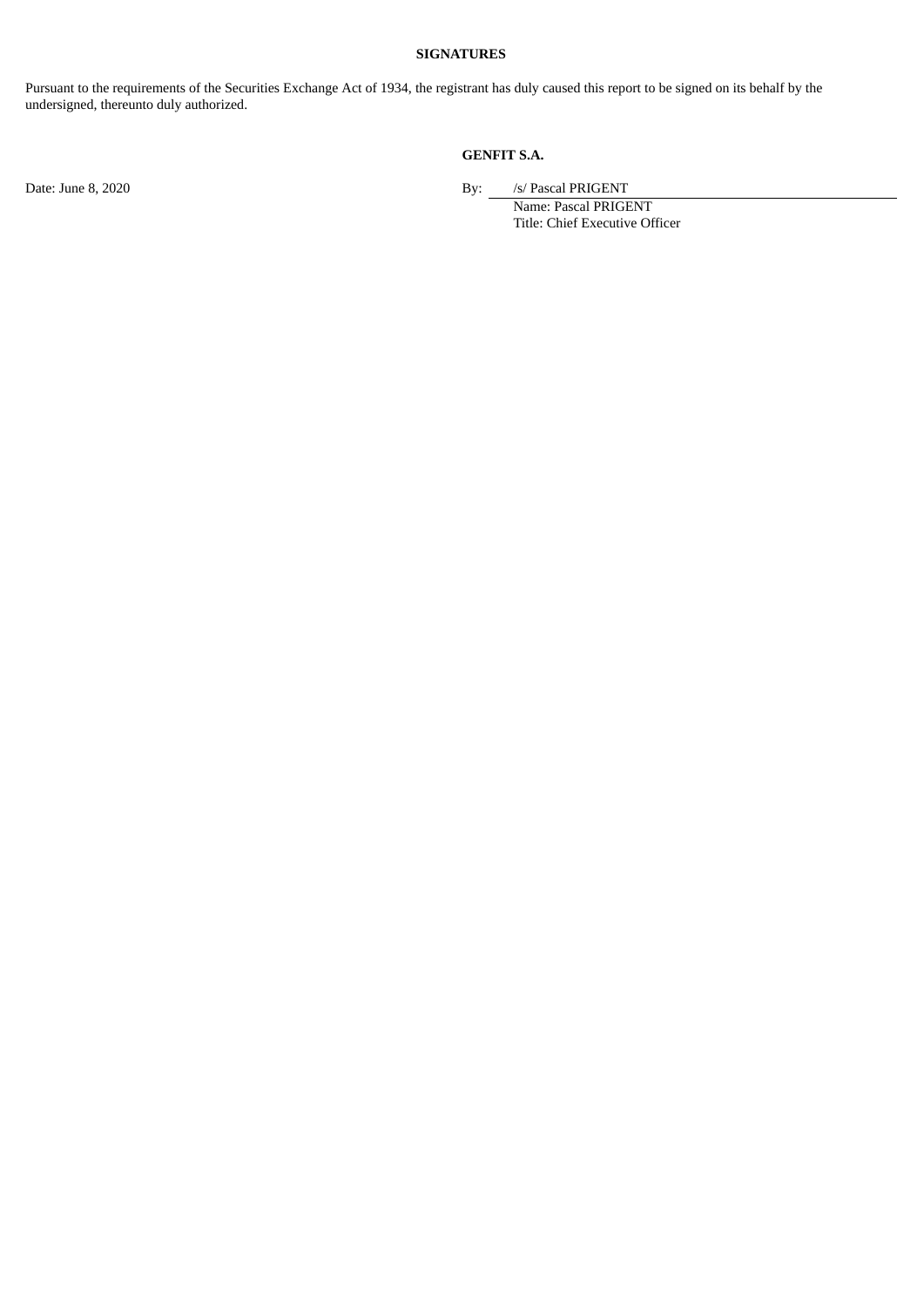

<span id="page-3-0"></span>

### **GENFIT: Information relating to the shareholders meeting of June 11, 2020**

**Lille (France), Cambridge (Massachusetts, United States), June 8, 2020** – GENFIT (Nasdaq and Euronext: GNFT), a late-stage biopharmaceutical company dedicated to improving the lives of patients with metabolic and chronic liver diseases, today announced that the June 11, 2020 Annual Shareholders meeting, which will be conducted in a virtual format only, will be broadcast live on the Company's website. The Company also announced the members of the Shareholders Meeting committee (*bureau de l'Assemblée*) .

As previously announced, due to the ongoing COVID-19 pandemic and in accordance with emergency measures imposed by the French government, the Board of Directors of the Company decided that the Annual Meeting will be conducted in a virtual format only on June 11, 2020 at 10:00 am CEST at the Company's headquarters located at Parc Eurasanté, 885 Avenue Eugène Avinée, Loos (59120), France, without the physical presence of shareholders and others who are usually entitled to attend.

This Annual Shareholders Meeting will be chaired by Mr. Jean-François Mouney, Chairman of the Board of Directors and will be broadcast live in audio format on the Company's website (https://ir.genfit.com)

Given the current pandemic, and in accordance with the French regulatory authorities, article 8 of the April 10, 2020 decree number 2020-418, the Board of Directors has appointed Mr. Xavier Guille des Buttes, Vice-Chairman of the Board of Directors, and Mr. Carl-Stefan Piétin, Employee Representative to the Board of Directors, as scrutineers (*scrutateurs*) of the Annual Shareholders Meeting.

#### **Shareholders Meeting broadcast details**

Shareholders will be able to attend the virtual format through the Investors section of the website (https://ir.genfit.com) under the *Events* section and on the *Shareholders Meeting* page under *Financials.* A recording will be made available on the Company's website after the meeting.

#### **ABOUT GENFIT**

GENFIT is a late-stage biopharmaceutical company dedicated to the discovery and development of innovative therapeutic and diagnostic solutions in metabolic and liver related diseases where

**GENFIT** | 885 Avenue Eugène Avinée, 59120 Loos - FRANCE | +333 2016 4000 | www.genfit.com 1